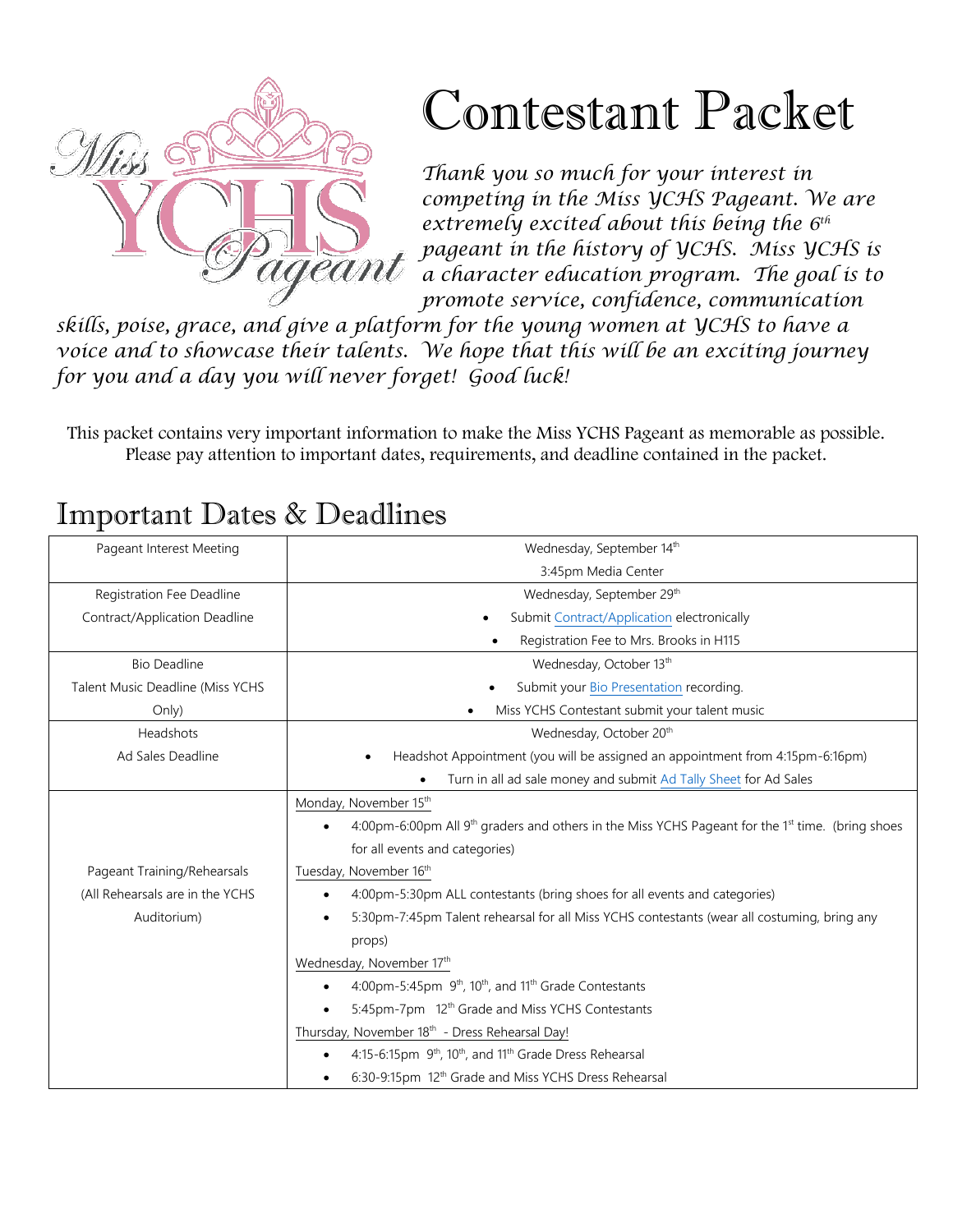| Sunday, November 21 <sup>st</sup> – Pageant Day!                                                  |
|---------------------------------------------------------------------------------------------------|
| 11:45am - Miss YCHS Interviews (FDJ Conference Room)                                              |
| 2:00pm Miss YCHS Pageant Part 1 - Miss Freshman, Miss Sophomore, Miss Junior                      |
| 5:30pm Miss YCHS Pageant Part 2- Miss Senior & Miss YCHS                                          |
| *As we draw closer to the week of the pageant some adjustments to the schedule may be made due to |
| safety protocols at the time. We will inform you as soon as we know of a change.                  |

# Competition Categories/Divisions/Awards

Miss Freshman, Miss Sophomore, Miss Junior, & Miss Senior

Competition Categories: Possible Awards:

-Passionate Pink Wear/Passion Statement Presentation (40%) -Miss Freshman, Sophomore, Junior, Senior -Evening Gown/Bio Presentation (60%) - The second of the second service of the second second second second second second second second second second second second second second second second second second second second sec

### Miss YCHS Division (12<sup>th</sup> grade only)

#### Competition Categories: Competition Categories:

-Passionate Pink Wear/Passion Statement Presentation (15%) -Miss YCHS

- -Evening Gown/Bio Presentation (25%) The Summers-Up -Runners-Up
- -Private Interview (30%) The Second Second Second Second Second Second Second Second Second Second Second Second Second Second Second Second Second Second Second Second Second Second Second Second Second Second Second Se
- -Talent (30%)
- -The Spirit Award

# Judging Criteria

- There will be 3 qualified judges.
	- o At least one will have a strong background in the performing arts.
	- o Whenever possible there will also be judges from the Miss America circuit.

#### Passionate Pink Wear/Passion Statement Evening Gown/Bio Presentation Spirit of YCHS \*Appearance, attire & fit, grooming \*Appearance, grooming \*Raised most \$\$ in ad sales \*Poise, presence \*Appropriateness & fit of gown \*Personality, sincerity, charm, charisma, wit \*Poise, grace, elegance \*Presentation content \*Walk technique \*Walk technique \*Voice, vocabulary, grammar \*Voice, vocabulary, grammar Miss YCHS Only  $(12<sup>th</sup>$  grade only) **Interview Construction Construction Construction Construction Construction Construction Construction Construction** \*Appearance, attire, grooming \*Maximum time of 2 min. \*Poise, presence \*Execution, skill, technical difficulty \*Voice, vocabulary, grammar \*Confidence, discipline, dedication \*Personality, sincerity, charm, charisma, wit \*Showmanship, facial expressions, stage personality \*Intelligence \*Interpretation of selection

\_\_\_\_\_\_\_\_\_\_\_\_\_\_\_\_\_\_\_\_\_\_\_\_\_\_\_\_\_\_\_\_\_\_\_\_\_\_\_\_\_\_\_\_\_\_\_\_\_\_\_\_\_\_\_\_\_\_\_\_\_\_\_\_\_\_\_\_\_\_\_\_\_\_\_\_\_\_\_\_\_\_\_\_\_\_\_\_\_\_

Possible Divisions Changes

-The Spirit Award – Ad Sales -Miss Spirit of YCHS (for each grade)

 \*Ability to think quickly \*Attire and proper fit \*Sense of values, strength of character \*In good taste – no suggestive lyrics or movements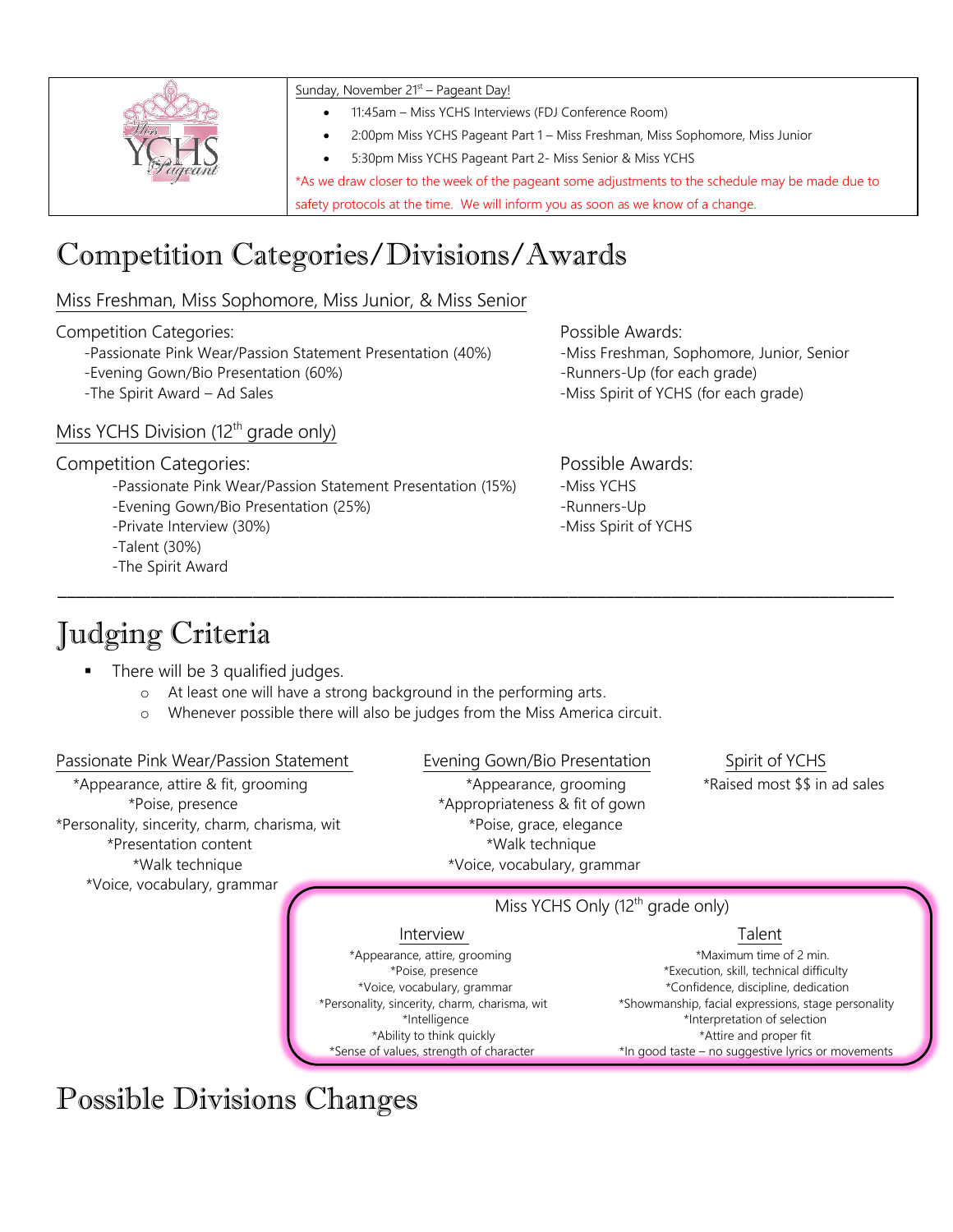In the event that we do not have a sufficient number of contestants per grade level, the divisions will be as follows: (Note: We have not had to do this as of yet.)

- $\circ$  All 9<sup>th</sup>-12<sup>th</sup> grade contestants will compete as one division called Junior Miss YCHS
- o No change will be made to the Miss YCHS division mentioned above.

--------------------------------------------------------------------------------------------------------------------------------

In the event that we do not have a sufficient number of  $12<sup>th</sup>$  grade Miss YCHS contestants – ALL Seniors will be eligible for the Miss YCHS title and will complete a private interview with no talent competition.

## Requirements

- ➢ Your electronic [Contract/Application](https://forms.gle/DSYM38e5EnTp1D4f6) and \$50 Pageant Registration fee is due:
	- o Wednesday, September 29<sup>th</sup>
		- May pay by cash or check. *Checks should be made out to YCHS.*
- ➢ Must be available for headshots, all pageant rehearsals, and Pageant day.
- ➢ Each contestant is expected to turn in a minimum of 4 Ad Sales for the pageant program.
	- o Ads may be purchased by family members, friends, or businesses.
	- o Advertising prices and instructions are included in this packet.
- ▶ All Contestants MUST submit a [Contestant Bio](https://forms.gle/w7jyFgicmSVyWhoQ6) Recording due Wednesday, October 13<sup>th</sup>.
	- o Contestants will submit an audio recording of their own voice presenting their bio. Explicit instructions will be given.
- $\triangleright$  All Contestants will have their Headshot taken Wednesday, October 20<sup>th</sup>.
	- $\circ$  There is no makeup for this date (exception students who may be quarantined on October 20<sup>th</sup>)

## Eligibility

- $\checkmark$  Female student at YCHS on track for graduation, with good attendance records.
- $\checkmark$  At least a 2.0 GPA.
- ✓ Parent Permission (electronic signed contract)
- ✓ No charges or behavior contracts.
- ✓ Approval of school administration (all registered names will be given to YCHS administration for participation approval) \*If potential contestants have had school discipline referrals, they or their parents will need to contact school administration to see if the students is eligible for entry.
- ✓ \$50 non-refundable Registration Fee

## General Pageant Rules & Expectations

- 1. Contestants must participate in the pageant in the grade level listed on their official YCHS transcript. If a student's academic status should change during the year, please contact Mrs. Brooks.
- 2. The Miss YCHS Pageant requires high moral standards; therefore, any contestant or winner caught engaged in such acts as drinking/drugs, smoking, swearing, etc. will be immediately disqualified at the discretion of the pageant sponsor and/or school administration.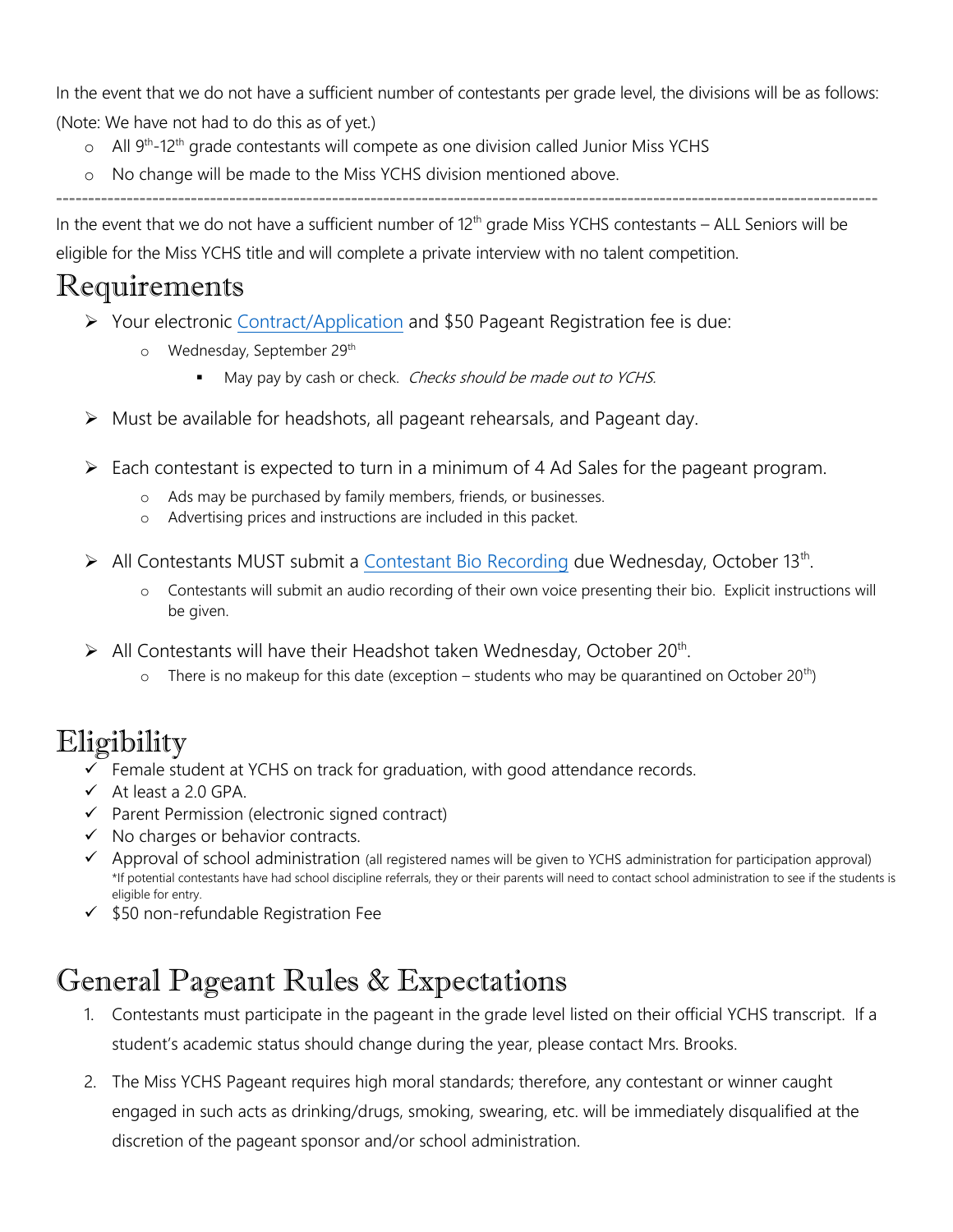- 3. Good sportsmanship is required at all times. Failure to show good sportsmanship (including parents and guests) will result in the disqualification of the contestant, without refund and with forfeiture of any and all awards received. It may also result in contestant not being allowed to compete in the pageant the following year. This includes texting and all social media outlets before, during, or after the pageant. Security will remove any guests who are disruptive during pageant night.
- 4. All judges' decisions are final. Speaking with the judges is prohibited. If any families, friends of the contestants, or the contestants themselves are caught violating this rule, the contestant will be disqualified.
- 5. Registration/entry fees are non-refundable (even if the contestant does not follow through with the pageant).
- 6. Friends, parents, and pageant coaches are NOT allowed during ANY rehearsals/workshops (virtual or in person), including the Dress Rehearsals – Contestants and Pageant crews ONLY.
- 7. Phones & Cameras are NOT permitted during ANY rehearsals, in the dressing room, and on Headshot day. Taking pictures & video is strictly prohibited. Contestants caught violating this rule will be disqualified.
- 8. Contestant Chaperones should not have phones or cameras out at any time in the dressing room. Contestant Chaperones caught violating this rule will be removed from the dressing room for the rest of the evening. Contestants & Chaperones may be asked to store their phones in a secure location outside of the dressing room before entering the dressing room.
- 9. The Miss YCHS Pageant and the host building are not responsible for any missing items.
- 10. Raising financial support (by selling ads) is STRONGLY encouraged and expected. At no time will the judges know who raised any funds until it is announced on the stage during the awards ceremony.
- 11. Judges score sheets and tabulation forms will not be available to contestants and/or parents following the pageant.
- 12. Contestants should let family/friends know that all contestants will be unavailable until after pictures and media opportunities following the pageant.
- 13. Missed rehearsals may result in a contestant not being able to fully participate in opening number, a category of competition, or the awards presentation.
- 14. Contestants may NOT perform as guest talent for the event.
- 15. Students must be present for at least 2 blocks of school on the day of the pageant to be able to participate in the pageant (school policy).
- 16. All contestants and Miss YCHS Pageant staff and crew will abide by the YSD1 mask policy and safety protocols in place that that time.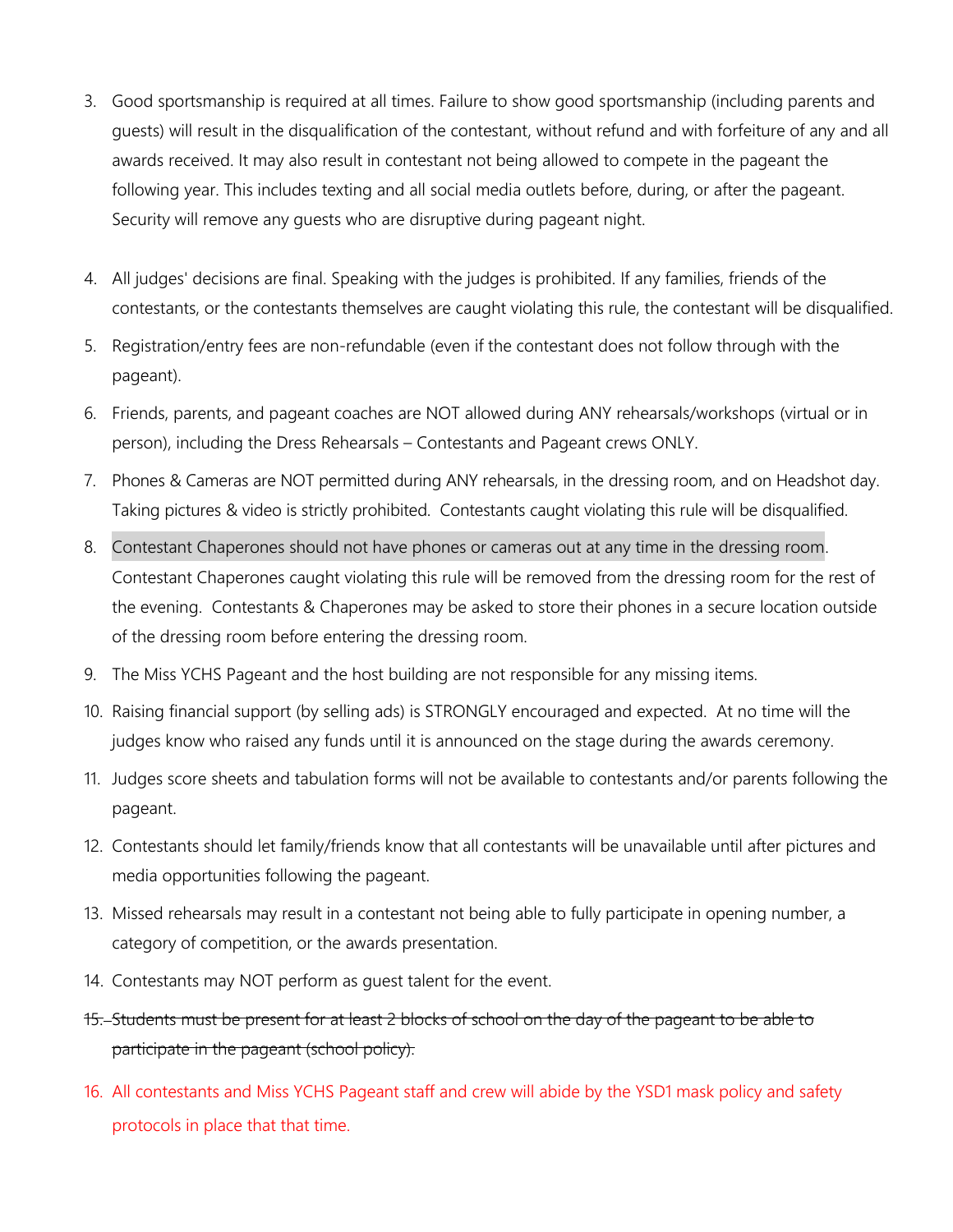17. Quarantine: If a student is quarantined for the day of the pageant, the student may not participate. In this event the sponsor will refund the \$50 registration fee. The sponsor will try to make pageant day possible for any contestant who may be quarantined for a/some pageant rehearsals, but not for pageant day – there is no guarantee. Contestants are expected to help keep themselves and each other safe and well 2 weeks prior to the pageant and during pageant week.

## Wardrobe Guidelines

**OPENING NUMBER OUTFIT** – This is not a judged portion of the competition, but it IS the first impression!!!

 \*Pageant T-Shirt (provided) \*Black Capri Leggings (mid-calf) \*White ankle socks \*Predominantly White Tennis Shoes **\_\_\_\_\_\_\_\_\_\_\_\_\_\_\_\_\_\_\_\_\_\_\_\_\_\_\_\_\_\_\_\_\_\_\_\_\_\_\_\_\_\_\_\_\_\_\_\_\_\_\_\_\_\_\_\_\_\_\_\_\_\_\_\_\_\_\_\_\_\_\_\_\_\_\_\_\_\_\_\_\_\_\_\_\_\_\_\_\_\_\_\_\_\_\_\_\_\_**

PASSIONATE PINK WEAR **-** Contestant is to wear a trendy outfit that shows off her sense of style with the theme of the color PINK! Pictures of suggested Prideful Pink Wear can be found on [www.missychs.com](http://www.missychs.com/) under "Contestant Inofrmation" then "Resources." See example of the Rockn' Red Wear to give you ideas for PINK!

- ➢ Must be in good taste. (Age-Appropriate for a High School Girl-Nothing too short, too tight or too low cut)
- ➢ Please make sure that you accessorize your outfit to enhance the overall look. Accessories such as hats, jewelry & shoes can most definitely make or break your outfit.
- $\triangleright$  Businness casual to cocktail attire as long as the theme is PINK!
- o No jeans except PINK jeans. **\_\_\_\_\_\_\_\_\_\_\_\_\_\_\_\_\_\_\_\_\_\_\_\_\_\_\_\_\_\_\_\_\_\_\_\_\_\_\_\_\_\_\_\_\_\_\_\_\_\_\_\_\_\_\_\_\_\_\_\_\_\_\_\_\_\_\_\_\_\_\_\_\_\_\_\_\_\_\_\_\_\_\_\_\_\_\_\_\_\_\_\_\_\_\_\_\_\_**

## **EVENING GOWN** - A floor-length evening gown that shows off sense of elegance & style.

- ➢ Must be a formal gown that is classy and in good taste. (Age-Appropriate for a High School Girl-Nothing too tight or too low cut.)
- ➢ Gown can be strapless but not low cut or plunging (sheer fapric or lace may be added). Strapless Dresses must be tasteful.
- $\triangleright$  Gown can have a slit, but nothing higher than 3-4 inches above the knee.
- ➢ No Flats! Shoes must be dressy high heels. Make sure that you can walk in them!
- ➢ Gowns should flatter your figure. (body style/build, coloring, hair, etc.)
- ➢ No midriffs allowed in the evening gown competition.
- NOTE: High School Pageant judges are notorious for deducting points for gowns that are not age or pageant appropriate (watch cleavage, slits, nude fabrics, cutouts, backs, etc.).

## PRIVATE INTERVIEW – Miss YCHS Contestants ONLY - Contestant is to wear a dressy business

outfit. A skirt suit or a pants suit is suggested.

- ➢ Must be dressy (professional) & in good taste. First impressions & looking the part are important!
- Skirts/dresses should not be any shorter than mid-thigh.
- ➢ No Jeans, Jeggings or leggings are allowed to be worn for interview.
- ➢ No Flats! Shoes must be heels of some sort…they don't have to be really high if you don't want them to be, just a High Heel of some sort always looks best…accessories & shoes are what can make or break your outfit!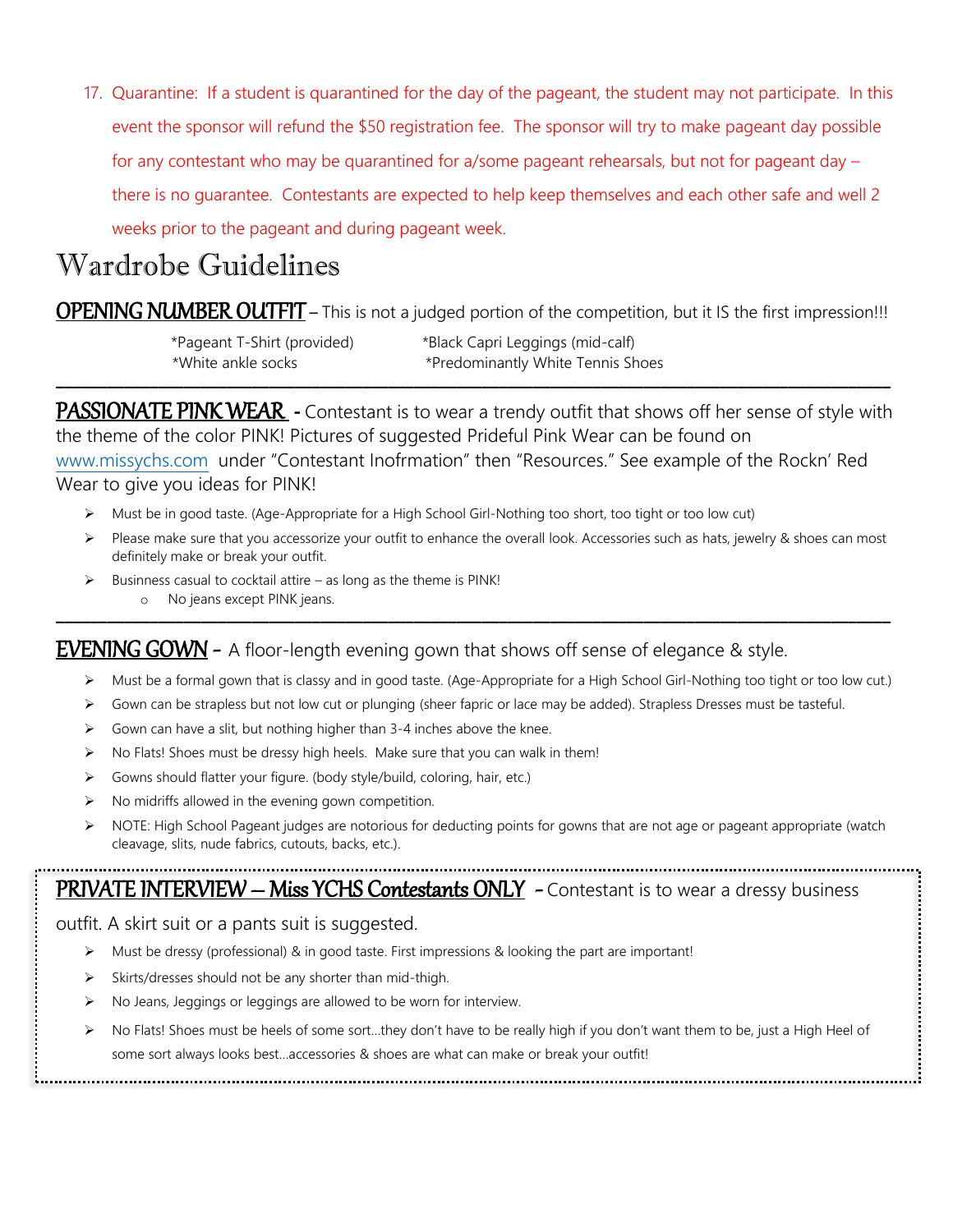# TALENT— Miss YCHS Contestants ONLY - Outfits should enhance & compliment your routine.

- ➢ You MUST be in FULL Costume on the day of talent rehearsal. No changes in talent performance or in talant costume may be made without the approval of the Pageant Director after the rehearsal.
- ➢ The Pageant Sponsor, Pageant Director, and YCHS School Administration has the authority to assign performance changes or dismiss the performance altogether if the performance is not school approriate.
- ➢ Costumes can be leotards, skirts, etc. but contestants MUST wear well-fitted undergarments such as bloomers.
- ➢ Understand that costumes that are too tight, too short, and not age appropriate will cause points to be deducted from individual score

## Dressing Rooms & Contestant Chaperones

You will be allowed to have one female in the dressing room with you on the day of the pageant to hel pyou change and primp – your Contestant Chaperone.

- This person will be allowed to go back and forth from the dressing room to the auditorium with their assigned wristband.
	- o Contestant Chaperones will need to re-enter and exit the auditorium each time using the rear spectator doors.
- Contestant Chaperones are NOT allowed backstage, in the staging areas, or in the wings of the stage at any time.
- No males will be in the dressing room at any time.
- No significant others will be in the dressing room at any time.
- Contestant Chaperones should not take ANY pictures while in the dressing room at any time. Pictures may be taken out in the hallway.
- The YCHS Band Room will act at the dressing room.
	- o We may potentially have several designated dressing rooms depending on number of contestantes and social distanting requirenment that that time.
- Contestant Chaperones must abide by the YSD1 mask polocy and saftey protocols in place at that time.
	- o Is it the student's and parent's responsibility to communicate this to the chaperone if the chaperone is not the parent.

## Headshots

- o Contestants will be given a Headshot appointment time.
- o All Headshots will be taken by the same photographer.
- o Additional headshots cannot be submitted for use (for the program or for ads).
- o Attire should be dressy to business-casual.
- o The picture will show your face/hair, neck, and a small portion of your shoulders down to just above the bellybutton.
- o The Headshot may appear in black & white and/or color.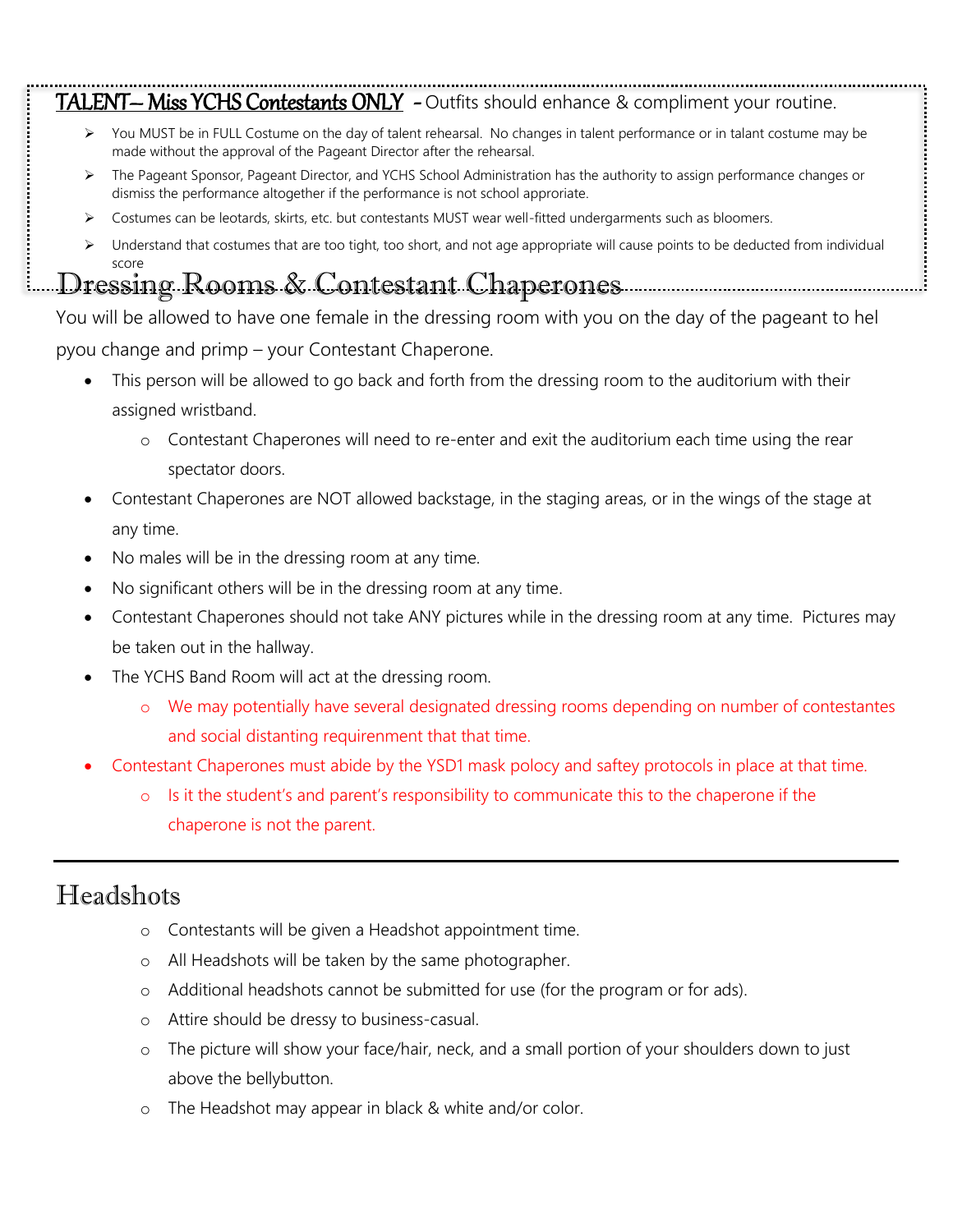- o These Headshots may be used in any Pageant publishing including promo signs, media, Official Miss YCHS Facebook page, Pageant program book, etc.
	- Tip: Wear a neckline, a color, and accessories that are eye catching and flattering to your face shape, skin tone, and features.

## Tickets/Programs

### **Tickets**

- We plan to use TicketLeap as our electronic ticket provider (same as last year).
- At this time we are unsure of the capasity we will be allowed for the event. We will update you ASAP.
	- Ticket ordering will be open to all contestants' families first, and will then open to the community.
		- o Ticket Pricing \$12 select your own seats

## Programs

• Programs will be available to purchase for \$15. Only a limited number will be available. Contestants usually have an opportunity to purchase programs in advance to ensure their families secure a program.

# Opportunities Beyond Pageant Night

- All Sash/Crown Winners should wear their sashes to school the next school day.
- Miss YCHS should plan to be an entry for the York Christmas Parade, Hickory Grove Christmas Parade, and the York MLK Parade (possibly others). The sponsor will complete the entry for each parade.
- Miss YCHS will also have the responsibility of crowning the next Miss YCHS.
- Miss YCHS and other class winners may also have other appearances and opportunities through the year. The sponsor will communicate what these may be. These students should make every attempt to fulfull this role as an ambassador.

## Communication

Pageant Coordinator & Director – Mrs. Laura C. Brooks

Email: [lbrooks@york.k12.sc.us](mailto:lbrooks@york.k12.sc.us) Room H115

Email Communication:

The Contestant and parent emails you provide on your electronic Contract/Application will be added to an email distribution list for the 2021 Miss YCHS Pageant. You will receive updates regularly.

Text Communication: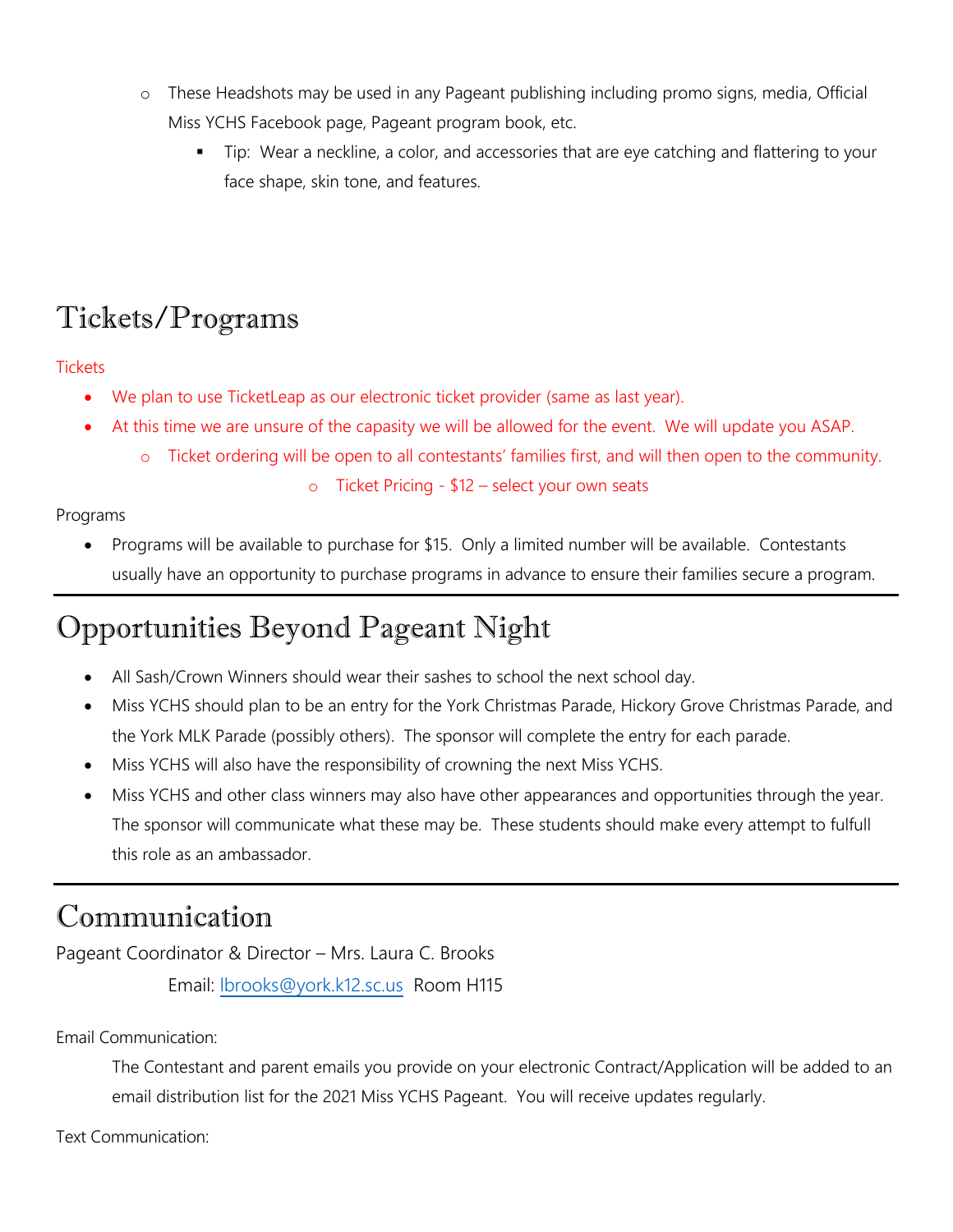The Contestant and parent phone numbers you provide on your electronic Contract/Application will be added to our Miss YCHS Remind Text group. You may also sign up NOW by using the following instructions: Text @missychs to the number 81010.

Website:

Please access all Pageant documents at [www.missychs.com](http://www.missychs.com/)

# Miss Spirit of YCHS Ad Competition

Our young ladies have the opportunity to explore their community, community leaders and businesses to participate in a advertisement competition! Each contestant is given the opportunity to connect with local businesses by selling advertisements for the Pageant Program. Parents and businesses can show their support for the Miss YCHS Pageant or a particular contestant by purchasing an ad to appear in the Miss YCHS Pageant Program.

Ads sales made easy! Ad forms are to be filled out electronically at: <https://forms.gle/LVYA2gC1TXPdDG61A>

The ad form lists the various levels of advertisements available. The ads range in price according to size. Here are tips to help you recruit sponsors:

- 1. Read the letter below.
- 2. Send the letter below via email or US mail to businesses, friends, and family.
	- a. You may also create your own letter with a personal touch from you! Make sure you include the link!!!!
- 3. Send a reminder email as the due date gets closer also asking if they have committed to purchasing an ad, so you can put them on your Official Ad Tally Form. You will also need to find out if they are mailing their ad payment to the school, or if you need to pick up personally from them and turn in yourself. NOTE: Ads will NOT not be printed and will NOT be credited to the student unless ad payment is
	- received.

Business Ads Information: 1 Page - \$100 ½ Page - \$50 ¼ Page - \$25 For businesses only. Businesses should fill out the electronic ad form and should attach logos/artwork to be used in the program in the form. The business may add a "Special Message" printed with their artwork for the Miss YCHS Pageant in general, or to a particular contestant. NO pictures of contestants may appear in a business ad. This includes group pictures or a contestant pictured at a business.

\*The Miss YCHS Pageant reserves the right to create the business ad using logos, graphics, text, etc. found on business website or social media sites if artwork is not submitted for the ad by the deadline.

Personal Ads Information: 1 Page - \$100 ½ Page - \$50 ¼ Page - \$25 To be purchased and submitted by family, friends and fans of the contestant. Personal ads will include a "Special Message" from the purchaser, and an Official Pageant Head Shot of the contestant selected by the sponsor. No other photos will be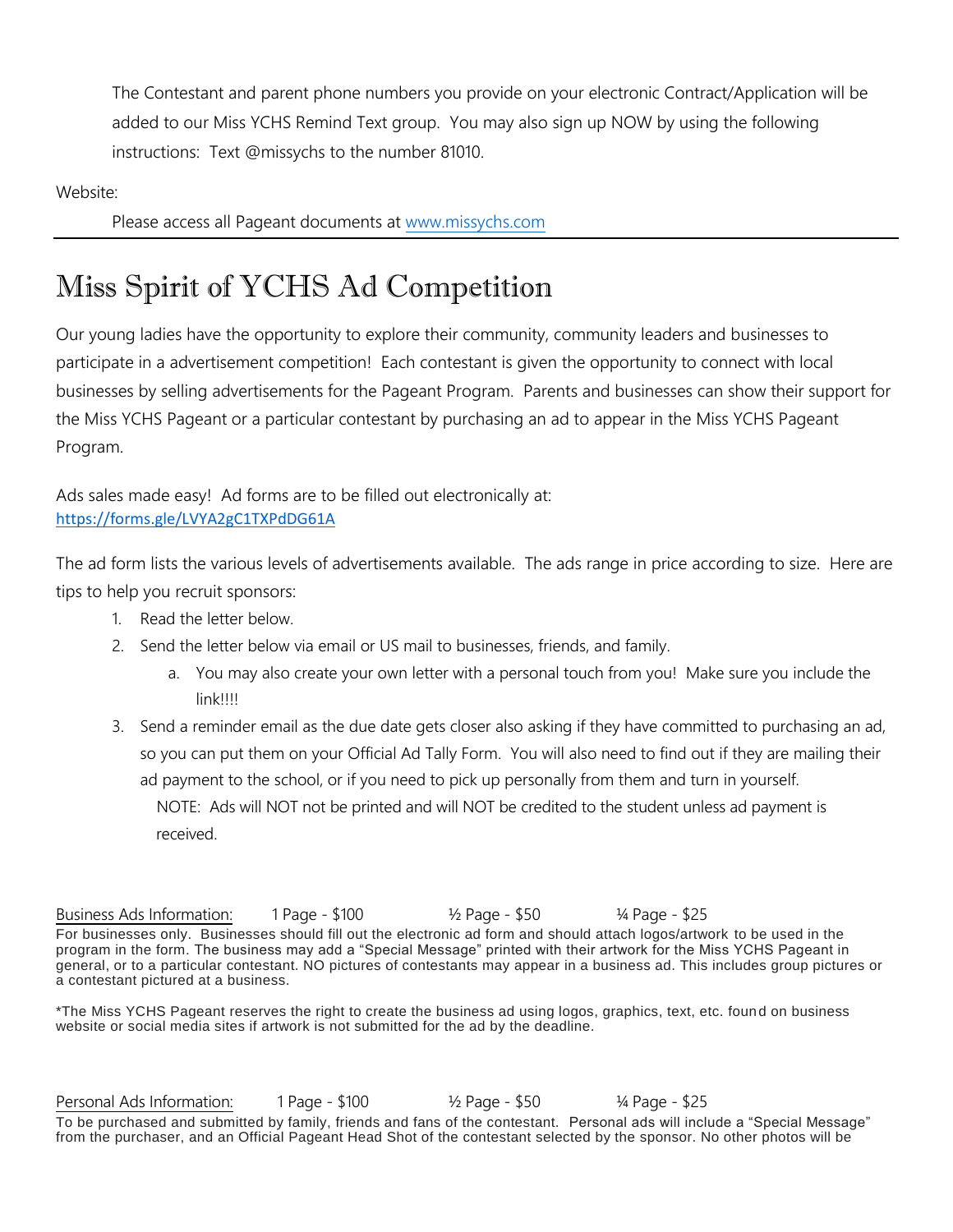accepted or included with individual ads except the official pageant Head Shots. If you have a predetermined layout you may upload it electronically, but it SHOULD NOT contain photos of the contestant.

1 Line Text Ads: \$10 This is a 1 line text only ad that is 25 words or less.



Dear Business Owner/Manager OR my Personal Friends/Family,

On Sunday, November 21st, I will be competing in the 2021 Miss YCHS Pageant. The Miss YCHS Pageant is a character education program. The goal is to promote service, confidence, communication skills, poise, grace, and give a platform for the young women at YCHS to have a voice and to showcase their talents. I am excited about this journey I am about to embark upon and I'm looking forward to a day I will never forget!

In an effort to provide us with an experience that we will remember for many years to come, we invite your company to be a visible participant in our upcoming exciting and prestigious event. We are asking businesses/family/friends to support our Official Pageant program book. Last year's program book contained 140 ads from all over the area! Your assistance as a sponsor will not only publicize your company but it also helps me, as a contestant, compete in the ad sales competition to possibly be crowned as "Miss Spirit of YCHS" for my division.

In addition to supporting the pageant and me as a contestant, you will also be reaching limitless potential customers from all around our region in an effort to provide the maximum possible exposure for your business!

We celebrate young, strong, committed women. By investing in the role models of today, we strengthen our collective tomorrows. As a sponsor, you will contribute to a hopeful future by helping one individual develop and refine personal attributes such as self-esteem, public speaking, and confidence that will assist throughout life.

Please support me and the Miss YCHS Pageant by filling out the Sponsorship Form at: <https://forms.gle/LVYA2gC1TXPdDG61A>

This form will also allow you to upload your ad artwork as well. We are unable to accept electronic payments for ads at this time so please let me know if you need me to pick up payment from you, or if you will be mailing your ad payment directly to the Pageant Director at YCHS. My deadline for ad sales is October 20<sup>th</sup>, so please fill out the form and turn in payment by then, so that I may receive credit.

Thanks so much for your consideration!

Contestant Name Contestant's/Parent's Contact Information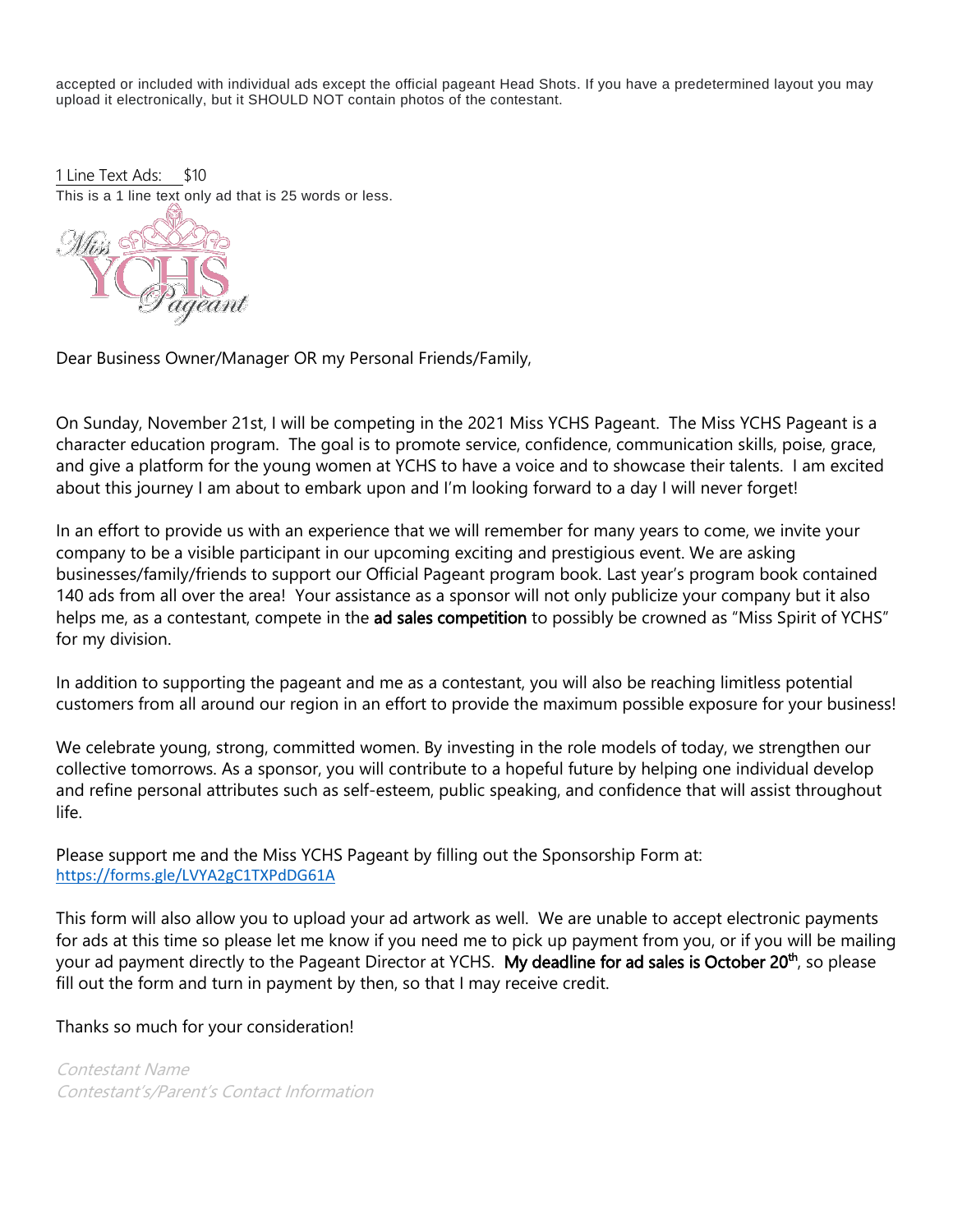The Miss YCHS Pageant - Laura C. Brooks, Pageant Director [lbrooks@york.k12.sc.us](mailto:lbrooks@york.k12.sc.us) - 803-818-6247 York Comprehensive High School - 275 East Alexander Love Hwy, York, SC 29745

Sample ads

# **Congratulations to our 2019 Miss South Carolina Teen**





 We are so proud of what you have accomplished!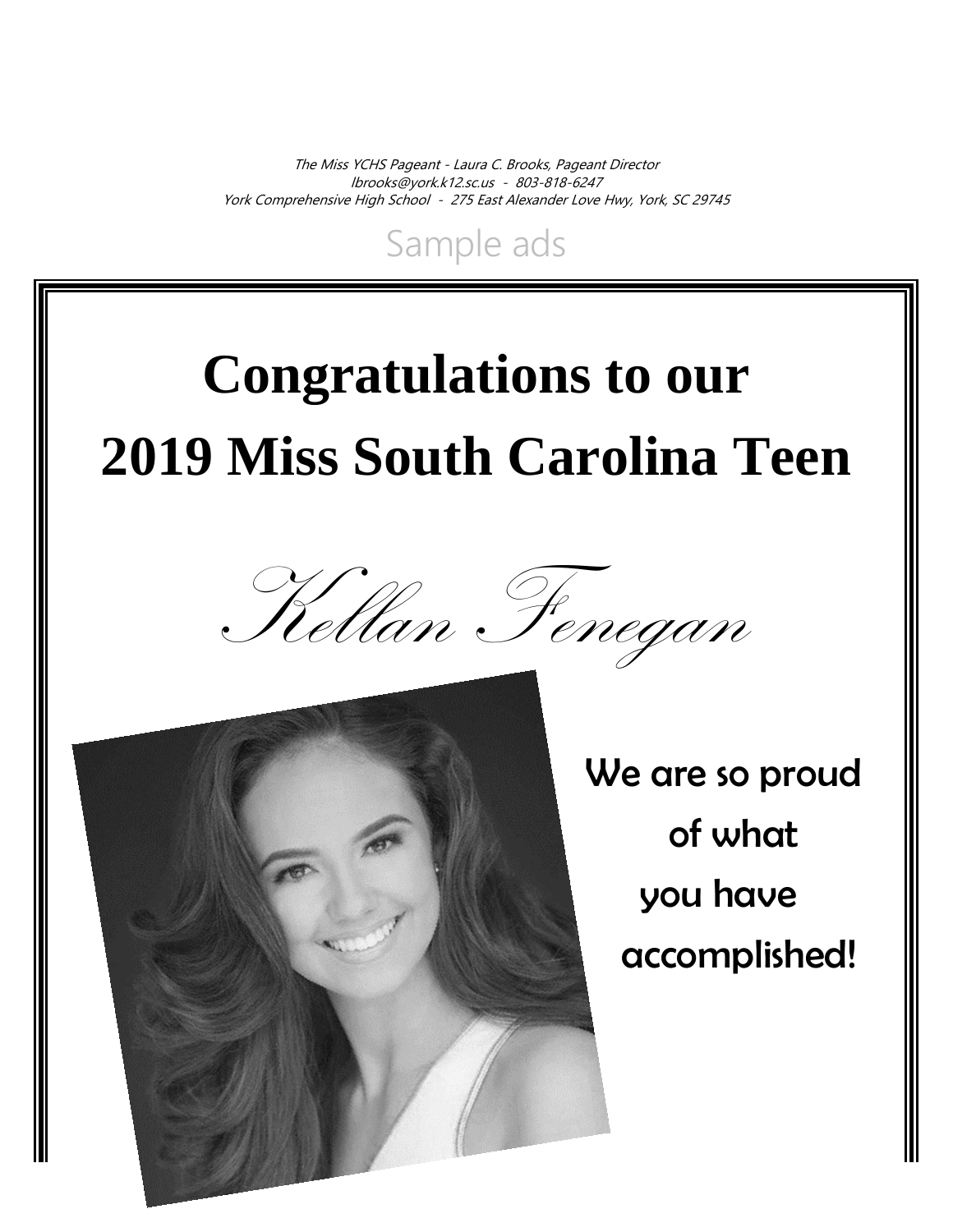

 **Proud Supporters Of The Miss YCHS Pageant!**